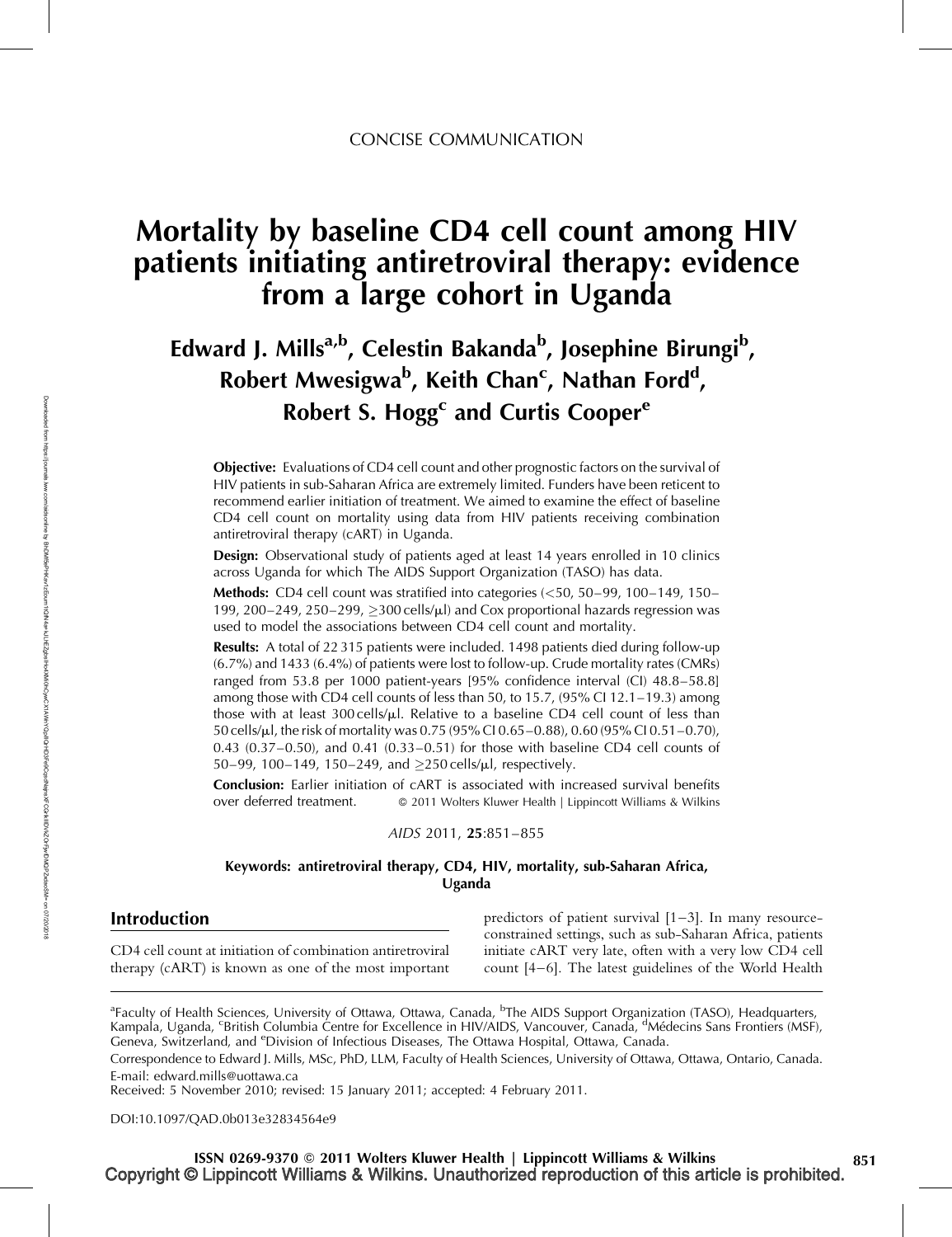Organization (WHO) recommend that asymptomatic patients initiate cART at CD4 cell count 350 cells/ $\mu$ l or less [7], whereas the International AIDS Society recommends that such patients initiate cARTeven earlier, at CD4 cell count  $500$  cells/ $\mu$ l or less [8]. Current guidance is based upon discordant evidence from wealthy settings [9,10] and a single small randomized trial [11]. However, there is concern that resource limitations in sub-Saharan Africa may prevent many health services from managing the increased workload of earlier initiation, and some international donors are reluctant to support initiation of cART at CD4 cell counts higher than 200 cells/ $\mu$ l [12].

Evaluations of CD4 cell count and other prognostic factors on the survival of HIV patients in sub-Saharan Africa are typically limited by small sample sizes and the relative homogeneity of low CD4 cell counts among patients starting cART [13–15]. Using data from a large observational cohort of HIV patients receiving cART in Uganda, our present study is the largest to examine the effect of baseline CD4 cell count on mortality in sub-Saharan Africa.

### Methods

We used data from The AIDS Support Organization (TASO) in Uganda. The program and data collection process have been published previously [6,16]. Briefly, patients aged at least 14 years who initiated cART at TASO clinics in Uganda between 1 January 2000 and 1 February 2010 were included in this study. These patients were followed until either the time of death or the end of the study period (1 February 2010). For each patient, we recorded age at the start of cART (years), sex, baseline CD4 cell count (<50, 50–99, 100–149, 150–249, 250–299, and  $\geq$ 300 cells/ $\mu$ l), WHO clinical disease stage (I, II, III, IV), loss to follow-up (defined as a 3-month untraceable absence from a clinic), year cART started, date last seen for care, and when applicable, date of death. Patient adherence to cART was defined as at least 95% or below 95% and determined by a composite of pharmacy refill records, 3-day self-report, and drug possession ratio.

## Analyses

We assessed survival according to CD4 status at baseline, in categories of below 50, 50–99, 100–149, 150–199, 200–249, 250–299, and at least  $300$  cells/ $\mu$ l. We also examined the Ugandan guidance on initiation of cART before and after CD4 depletion at  $250$  cells/ $\mu$ l [17]. Survival distributions by CD4 cell count were estimated using Kaplan–Meier methods and compared using the log-rank test. These analyses were conducted for the overall cohort and for those with 12 or more months of follow-up. Patients lost to follow-up were censored at the date when they were last seen, and patients alive at the date when the study ended were censored at this date. We applied a weighted analysis whereby 30% of patients lost to follow-up were assumed dead, weighted by baseline

CD4, age and male sex [16,18]. Survival times were expressed in months. Unadjusted and adjusted Cox proportional hazards regression [19] was conducted in order to quantify the effect of CD4 cell count on survival, adjusting for age, sex, and WHO clinical disease stage. This analysis included point and confidence interval (CI) estimates for the hazard ratios of death for each factor. Hazard proportionality was assessed by analysis of scaled Schoenfeld residuals. To account for missing baseline CD4 cell counts we also conducted our analyses using the multiple imputation method [20]. All significance tests were two-sided with a P value of less than 0.05 considered significant. All analyses were conducted using SAS version 8 (SAS Institute, Cary, North Carolina, USA).

## Institutional review

Approval to conduct this study was received from the administrative headquarters ethics board of TASO Uganda, and the Research Ethics Boards of the University of Ottawa and the University of British Columbia in Canada.

# Results

## Characteristics of included population

We included 22 315 individuals at least 14 years of age who initiated cART at TASO clinics in Uganda between 2004 and 2010. Patients were followed for a median of 31 months  $[interquartile range (IQR) 19–45]$ . Web-appendix Table 1, <http://links.lww.com/QAD/A122> shows the demographic and clinical characteristics of patients. The median age among patients was 37 years (IQR 31–43 years), and the majority (69.4%) of patients were women. The median CD4 cell count at cART initiation was  $142$  cells/ $\mu$ l (IQR  $70-206$  cells/ $\mu$ l) (72.5% initiated cART with a CD4 cell count  $\langle 200 \text{ cells/}\mu l \rangle$ . A higher percentage of patients (58.1%) started cART with a WHO disease stage of either II or III. Adherence was high among patients, with 85.8% maintaining at least 95% adherence.

## **Mortality**

One thousand, four hundred and ninety-eight (6.7%) patients died during follow-up and 1433 (6.4%) of patients were lost to follow-up. Web-appendix Table 2, <http://links.lww.com/QAD/A122> shows the crude mortality rates by baseline CD4 cell count. Rates are presented overall and for the first year after cART initiation and subsequent years combined. The highest death rates were observed among patients initiating cART with a CD4 cell count below  $50$  cells/ $\mu$ l. Death rates were also highest within the first year of cART initiation. Of note, as baseline CD4 cell count decreased, the death rate generally increased.

When we applied the Ugandan criteria for initiation, those patients who initiated cART were in the CD4 cell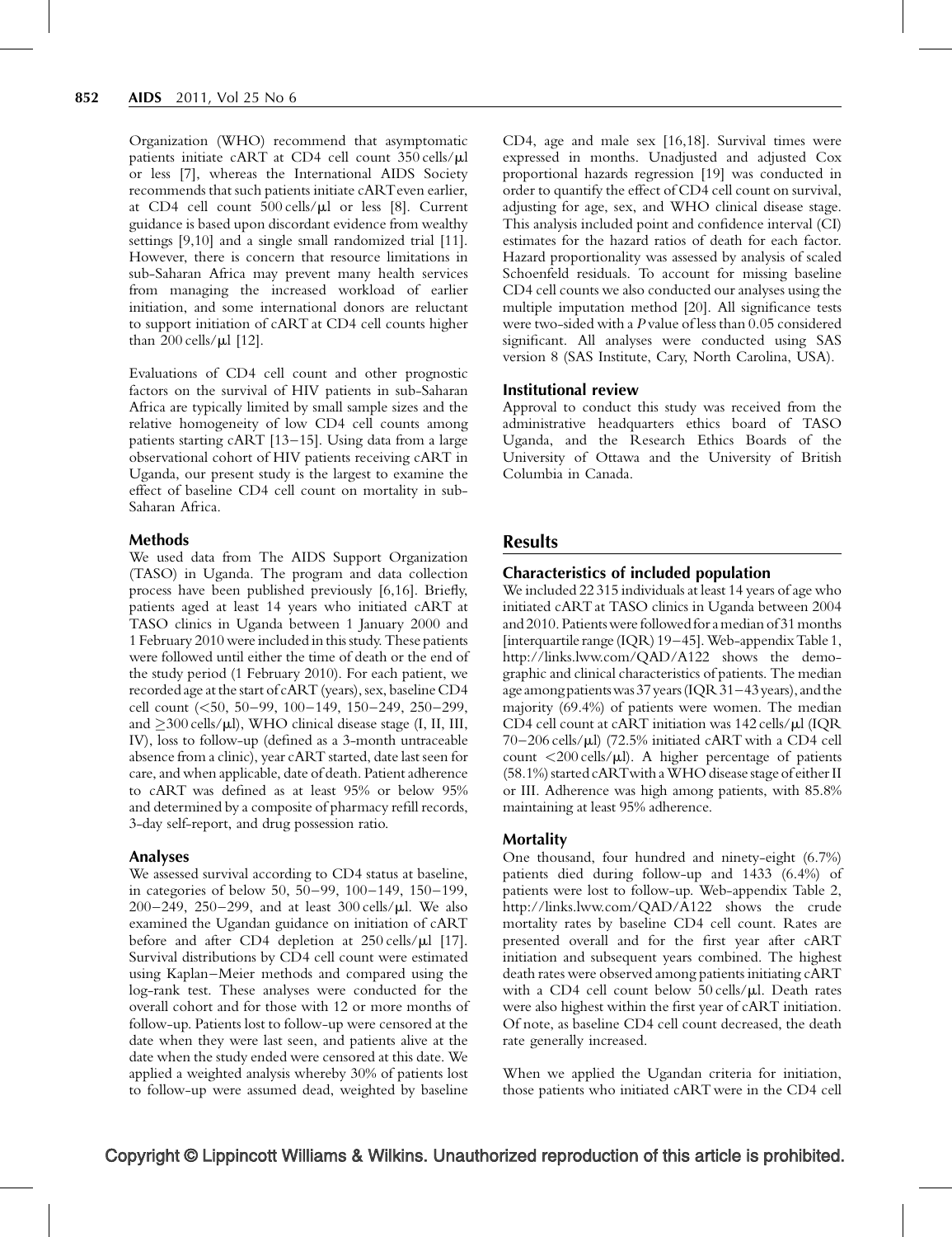

Fig. 1. Kaplan–Meier estimates for the probability of survival by CD4 strata (0–49, 50–99, 100–149, 150–199, 200– 249, 250–299, >–300 cells/*<sup>m</sup>*l).

count categories below 250 and at least  $250$  cells/ $\mu$ l. The estimated probability of survival after 12 months of follow-up was 94.2% (95% CI 93.9–94.5) for patients who initiated cART with a CD4 cell count less than 250 cells/ $\mu$ l, and 97.4 (95% CI 96.9-97.9) for patients who initiated cART with a CD4 cell count at least 250 cells/ml. By 36 months, this was 92.3 (95% CI 91.9– 92.7) and 96.2 (95% CI 95.4–97.0). We observed a significant difference between the CD4 cell count categories over time (log-rank test,  $P < 0.001$ ). When we restricted the analysis to only patients with 12 or more

months of follow-up, a significant difference was maintained between the CD4 cell count categories (log-rank test,  $P = 0.02$ .

Figure 1 shows the Kaplan–Meier survival estimates for patients who initiated cART in the CD4 cell count categories below 50, 50–99, 100–149, 150–199, 200– 249, 250–299, and at least  $300$  cells/ $\mu$ l. We observed a significant difference between the CD4 cell count categories over time (log-rank test,  $P < 0.001$ ). When we considered only patients with 12 or more months of follow-up, a significant difference was also observed between the CD4 cell count categories (log-rank test,  $P < 0.001$ ).

#### Regression analyses

Table 1 shows the results of the unadjusted and adjusted Cox proportional hazards models of time to death. The adjusted model indicated that the risk of mortality increased significantly with decreasing CD4 cell count, after adjusting for sex, WHO disease stage, and year of cART initiation. Relative to a baseline CD4 cell count of below 50 cells/ $\mu$ l, the risk of mortality was 0.75 (95% CI  $0.65-0.88$ ),  $0.60$  (95% CI  $0.51-0.70$ ),  $0.43$  ( $0.37-0.50$ ), and 0.41 (0.33–0.51) for those with baseline CD4 cell counts of 50–99, 100–149, 150–249, and at least  $250$  cells/ $\mu$ l, respectively. Using the multiple imputation method to account for missing baseline CD4 cell count values, we found that the risk of mortality was comparable: relative to a baseline CD4 cell count of less than 50 cells/ $\mu$ l, the risk of mortality was 0.66 (95%) CI 0.57–0.76), 0.56 (95% CI 0.49–0.65), 0.44 (0.39– 0.49), and 0.44 (0.37–0.51) for those with baseline CD4 cell counts of 50–99, 100–149, 150–249, and at least  $250$  cells/ $\mu$ l.

| Table 1. Unadjusted and adjusted Cox proportional hazard models of time to death among patients initiating cART at TASO clinics in Uganda. |  |  |  |  |  |  |
|--------------------------------------------------------------------------------------------------------------------------------------------|--|--|--|--|--|--|
|                                                                                                                                            |  |  |  |  |  |  |

| Variable                                           |                          | Unadjusted hazard<br>ratio (95% confidence<br>interval) | $P$ value | Adjusted hazard<br>ratio (95% confidence<br>interval) | $P$ value |
|----------------------------------------------------|--------------------------|---------------------------------------------------------|-----------|-------------------------------------------------------|-----------|
| Age (continuous)                                   | (per decade increase)    | $1.08(1.03 - 1.14)$                                     | 0.004     |                                                       |           |
| Age (categorical)                                  | $14 - 19$                | $1.00(-)$                                               |           | $1.00(-)$                                             |           |
|                                                    | $20 - 29$                | $0.81(0.54 - 1.21)$                                     | 0.301     | $0.83(0.56 - 1.25)$                                   | 0.383     |
|                                                    | $30 - 39$                | $0.82(0.55 - 1.21)$                                     | 0.312     | $0.79(0.53 - 1.16)$                                   | 0.227     |
|                                                    | $40 - 49$                | $0.78(0.53 - 1.16)$                                     | 0.225     | $0.73(0.49-1.09)$                                     | 0.128     |
|                                                    | >50                      | $1.06(0.71 - 1.60)$                                     | 0.773     | $1.05(0.69 - 1.57)$                                   | 0.833     |
| Sex                                                | Male                     | $1.54(1.39 - 1.71)$                                     | < 0.001   | $1.48(1.33 - 1.65)$                                   | < 0.001   |
| CD4 cell count (cells/ $\mu$ l)<br>(continuous)    | (per 100 cells increase) | $0.63(0.59 - 0.67)$                                     | < 0.001   |                                                       |           |
| $CD4$ cell count (cells/ $\mu$ l)<br>(categorical) | $50$                     | $1.00(-)$                                               |           | $1.00(-)$                                             |           |
|                                                    | $50 - 99$                | $0.76(0.66 - 0.88)$                                     | < 0.001   | $0.75(0.65 - 0.88)$                                   | < 0.001   |
|                                                    | $100 - 149$              | $0.56(0.48 - 0.66)$                                     | < 0.001   | $0.60(0.51 - 0.70)$                                   | < 0.001   |
|                                                    | $150 - 249$              | $0.37(0.32 - 0.43)$                                     | < 0.001   | $0.43(0.37-0.50)$                                     | < 0.001   |
|                                                    | >250                     | $0.32(0.26 - 0.40)$                                     | < 0.001   | $0.41(0.33 - 0.51)$                                   | < 0.001   |
| WHO clinical disease stage                         | Stage I                  | $1.00(-)$                                               |           | $1.00(-)$                                             |           |
|                                                    | Stage II                 | $1.05(0.65 - 1.69)$                                     | 0.845     | $1.24(0.77-1.99)$                                     | 0.382     |
|                                                    | Stage III                | $2.28(1.42 - 3.65)$                                     | < 0.001   | $2.21(1.37-3.54)$                                     | 0.001     |
|                                                    | Stage IV                 | $4.49(2.77 - 7.29)$                                     | < 0.001   | $4.71(2.90 - 7.67)$                                   | < 0.001   |
|                                                    | <b>Missing</b>           | $1.97(1.23 - 3.15)$                                     | 0.005     | $1.39(0.87 - 2.22)$                                   | 0.174     |
| Year cART started (continuous)                     | (per year increase)      | $0.70(0.67 - 0.73)$                                     | < 0.001   | $0.69(0.66 - 0.72)$                                   | < 0.001   |

## Copyright © Lippincott Williams & Wilkins. Unauthorized reproduction of this article is prohibited.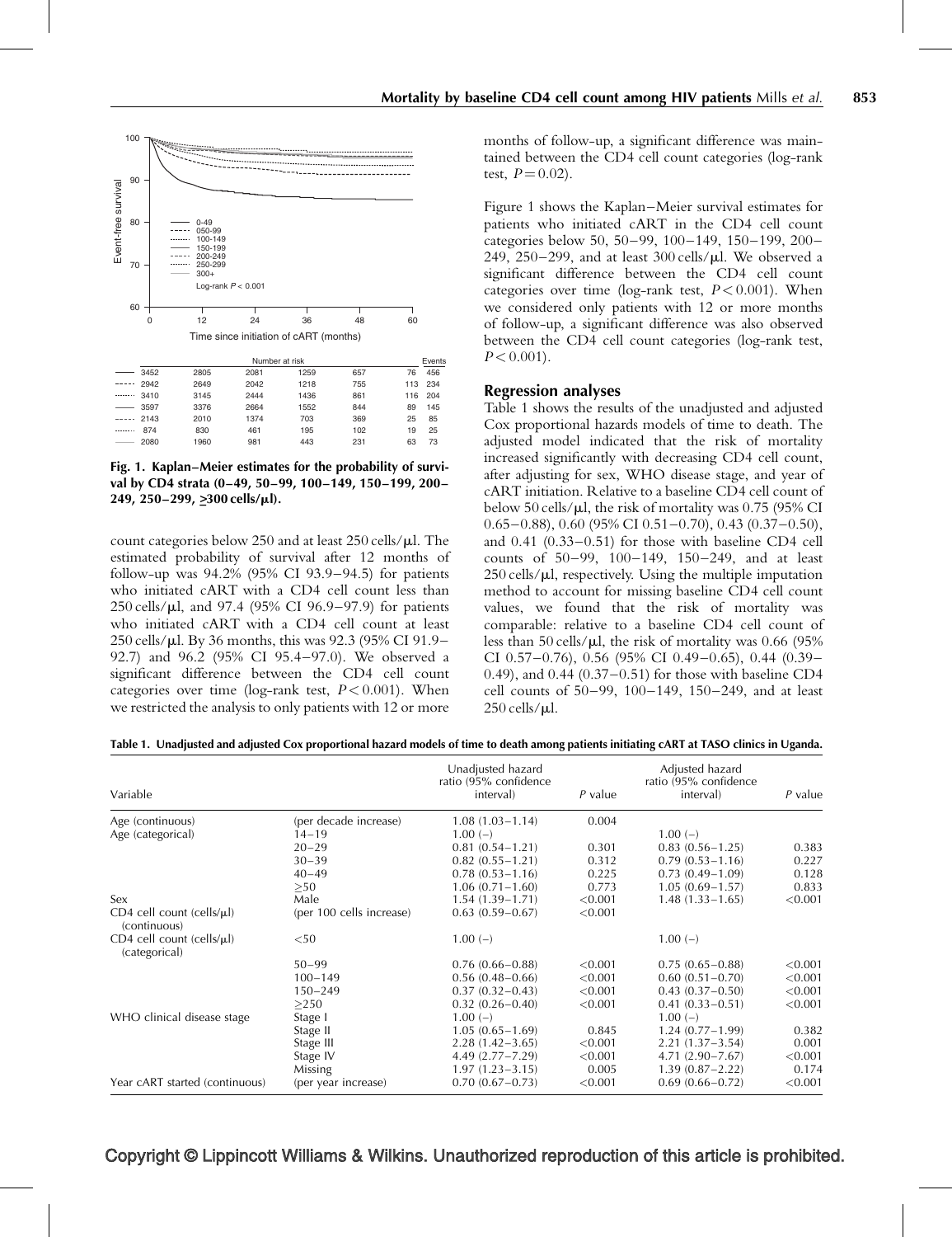## **Discussion**

The study is the largest cohort study to examine the effect of baseline CD4 cell counts on mortality in sub-Saharan Africa. The results of this study clearly indicate that CD4 cell count is an important prognostic factor in HIV patients on cART in Uganda. Specifically, this study found that initiating cART with low CD4 cell count levels is significantly associated with reduced survival time.

There are several features of this study that should be highlighted. Although many programs in Africa are affected by major loss to follow-up [21], TASO employs a specific mobile team on motorcycles that consistently track patients, thereby reducing overall loss to follow-up. Although loss to follow-up is low in TASO programs, compared with other sub-Saharan sites, we found that about 6.4% of patients were lost once they initiated cART. In a previous analysis, we found that about 26% of eligible patients at baseline will not initiate cART and are lost to follow-up prior to initiation, a third of whom were dead [16]. We aimed to reduce any bias associated with lost patients by applying a sensitivity analysis that assumes that 30% of those patients were deceased, based on findings from our previous tracking study and a similar analysis at a relevant local Ugandan setting [16,18]. Additionally, monitoring and adherence counseling at TASO is superior to that found in more developed settings, as adherence counselors and database managers are employed at each TASO clinical site. From the early years of the AIDS epidemic in Uganda TASO has been involved with peer support groups and psychosocial support.

We note that 3817 (17.1%) patients were missing baseline CD4 cell count data. We examined the effect of this using sensitivity analysis with multiple imputation. The absence of complete CD4 cell count data is a reflection of the constrained resources and diverse settings in Uganda and has been demonstrated in other resource-constrained settings [22]. Additionally, routine patient data on HIV viral load or antiretroviral resistance testing are not available at TASO. Therefore, it was not possible to understand the impact of these factors on mortality among patients at TASO. Furthermore, since this is an observational study, conclusions about causality should not be made. As with all observational studies, although we adjusted our analyses for several demographic and clinical factors, unmeasured differences may exist among the study population.

Our study examined baseline CD4 levels as a predictor of mortality and found consistent effects demonstrating lower CD4 status is associated with increased mortality. It is important to emphasize that the optimal time for initiation of therapy cannot be determined from this work. We demonstrate that decreased CD4 status at treatment baseline is a strong predictor of mortality. Differences in treatment effectiveness may differ when a CD4 cell count is at high levels. Further, our study did not account for lead-time bias, that is, the number of patients who may have died prior to accessing therapy at any CD4 category [10]. It is possible, though unlikely, that any patients dying prior to treatment would offset our study findings.

Uganda is frequently cited as a leader in the response to HIV/AIDS. In the context of improving access to treatment, Uganda has issued guidance that patients initiate at a CD4 cell count 250 cells or less, and will soon strive to increase this to 300 cells. Although these thresholds are arbitrary, they are based on the efforts of the Ministry of Health to be progressive in achieving improved health. Any increase in CD4 access appears to offer reduced mortality compared to late initiation. Benefits of early initiation may extend beyond mortality alone to decreased co-infections, decreased resource costs and possibly even prevention efforts [23].

## Acknowledgements

The Canadian Institutes of Health Research (CIHR) funded this study. TASO receives core funding from the US Presidents Emergency Plan for AIDS Relief. The Canada-Africa Prevention Trials (CAPT) Network Scholarship supports J.B. The Ontario HIV Treatment Network Career Award supports C.C. A CIHR Canada Research Chair in Global Health supports E.J.M.

Author contributions: Study conception: E.M., C.B., J.B., R.M., N.F., C.C., R.H. Data acquisition: E.M., C.B., J.B., R.M., N.F., C.C., R.H. Data analysis: E.M., C.B., J.B., R.M., N.F., C.C., R.H. Interpretation: E.M., C.B., J.B., R.M., N.F., C.C., R.H. Drafting manuscript: E.M., C.B., J.B., R.M., N.F., C.C., R.H. Revisions: E.M., C.B., J.B., R.M., N.F., C.C., R.H. Approval of final manuscript: E.M., C.B., J.B., R.M., N.F., C.C., R.H.

### References

- 1. Hogg RS, Yip B, Chan KJ, Wood E, Craib KJ, O'Shaughnessy MV, et al. Rates of disease progression by baseline CD4 cell count and viral load after initiating triple-drug therapy. JAMA 2001; 286:2568–2577.
- 2. Egger M, May M, Chêne G, Phillips AN, Ledergerber B, Dabis F, et al. Prognosis of HIV-1-infected patients starting highly active antiretroviral therapy: a collaborative analysis of prospective studies. Lancet 2002; 360:119-129.
- 3. May M, Sterne JA, Sabin C, Costagliola D, Justice AC, Thiébaut R, et al. Prognosis of HIV-1-infected patients up to 5 years after initiation of HAART: collaborative analysis of prospective studies. AIDS 2007; 21:1185–1197.
- 4. Keiser O, Anastos K, Schechter M, Balestre E, Myer L, Boulle A, et al. Antiretroviral therapy in resource-limited settings 1996 to 2006: patient characteristics, treatment regimens and monitoring in sub-Saharan Africa, Asia and Latin America. Trop Med Int Health 2008; 13:870–879.